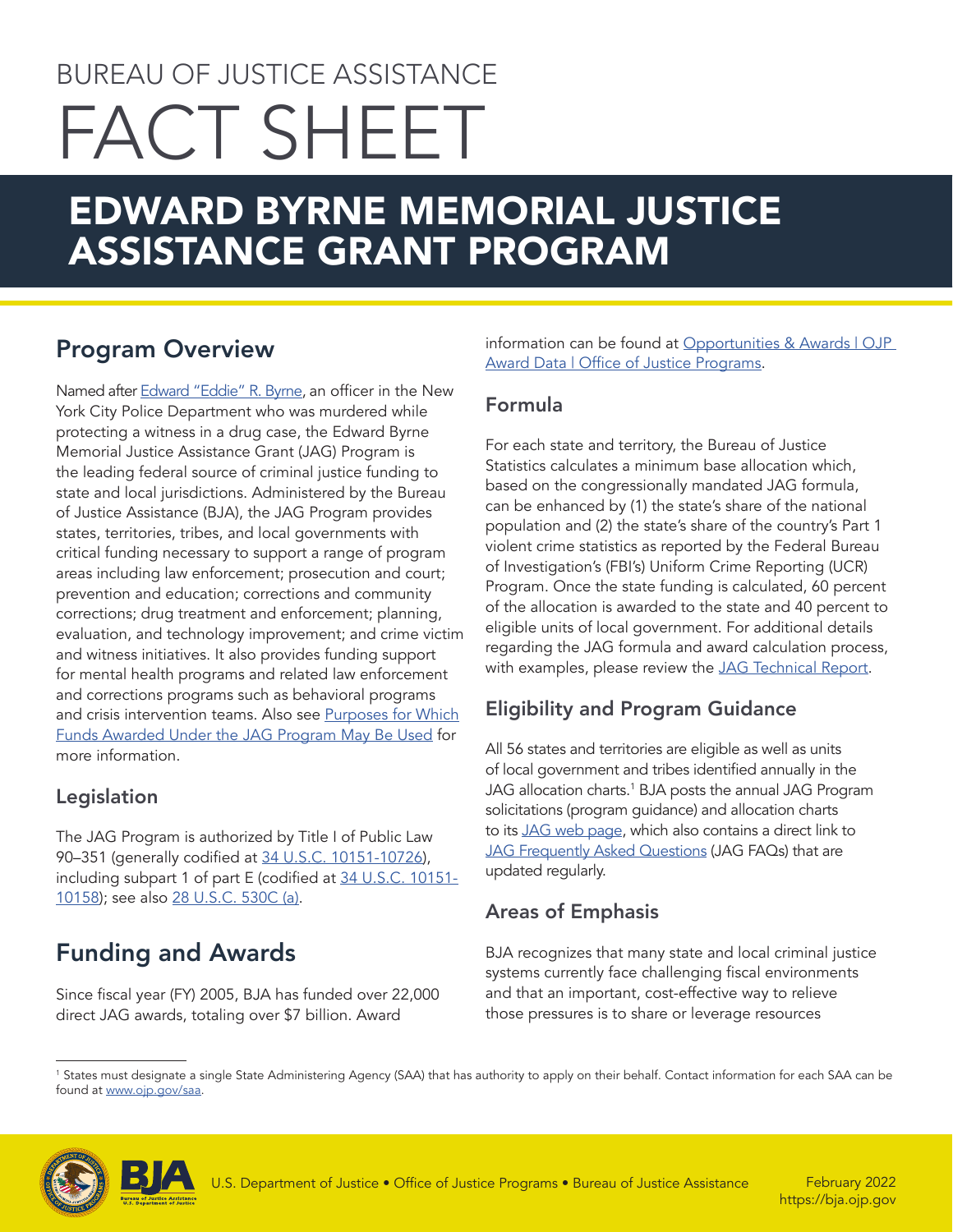through cooperation among federal, state, and local law enforcement. Each year, BJA includes areas of emphasis in the JAG program solicitations, encouraging state and local award recipients to join federal law enforcement agencies across the board in addressing these challenges. In FY 2021, the JAG areas of emphasis were: Restoring Justice – Support for State, Local, Tribal, and Territorial Administration of Criminal Justice; Community Violence Intervention; Law Enforcement Accreditation, Policy Development, and Training; Technologies to Support Transparency and Information Sharing between Law Enforcement and Communities; Sustaining COVID-19 Criminal Justice Innovations; and Innovative Forensic Technologies such as Rapid DNA for Booking Stations. Additional information on each area of emphasis can be found in the [state](https://urldefense.us/v3/__https:/protect2.fireeye.com/v1/url?k=3b17ea29-648cd2d9-3b10cecc-0cc47adc5fd8-cf98f729b48bcf59&q=1&e=344b80d6-d8b1-406e-9fa2-b3a82a14ce62&u=https*3A*2F*2Furldefense.us*2Fv3*2F__https*3A*2Fbja.ojp.gov*2Fsites*2Fg*2Ffiles*2Fxyckuh186*2Ffiles*2Fmedia*2Fdocument*2FO-BJA-2021-135005.pdf__*3B*21*21Az_Xe1LHMyBq19w*21a0OYFz3DNpD47JiadhcFpZ7RKw7O7zqYfwnV2HrarjHzmHkCBEp6MrSipB2rY-LlsIOmFzY*24__;JSUlJSUlJSUlJSUlJSUlJSUlJSU!!Az_Xe1LHMyBq19w!cV0T4MSi5ScTMeaXpfdlAAQQ2NOXK7lpZNycYUrQ9-599p-LWMZhXEfpoGmYl-2JqpGWDEU$) and [local](https://bja.ojp.gov/sites/g/files/xyckuh186/files/media/document/O-BJA-2021-135004.pdf) JAG solicitations.

#### How/When to Apply

BJA solicits applications for state and local JAG awards every year in the spring/summer. All JAG applications must be submitted via [Grants.gov](https://www.grants.gov/) and the Department of Justice's (DOJ's) [Justice Grants \(JustGrants\) System](https://justicegrants.usdoj.gov/).

#### Award Length

Awards of \$25,000 or more begin October 1, the first day of the fiscal year, and are 4 years in length. Awards that are less than \$25,000 also begin October 1 and are 2 years in length. Requests for up to 2 additional years to complete performance of the award will be granted automatically for awards that are less than \$25,000. Extensions beyond a 4-year period for all JAG awards may be approved on a case-by-case basis at the discretion of BJA.

#### Match Requirement

A match is not required.

## Reporting Requirements

For FY 2020 and future years, JAG recipients of less than \$25,000 are required to submit quarterly [performance](https://bjapmt.ojp.gov/help/jagdocs.html) [measures](https://bjapmt.ojp.gov/help/jagdocs.html) in the [Performance Measurement Tool](https://bjapmt.ojp.gov/) (PMT) as well as quarterly Federal Financial Reports (SF-425s) and annual programmatic performance reports in [JustGrants.](https://justgrants.usdoj.gov/) All other JAG award recipients are required to submit quarterly performance measures in the PMT as well as quarterly SF-425s and semi-annual programmatic performance reports in [JustGrants](https://justgrants.usdoj.gov/prweb/PRAuth/app/default/3yZ6Bxxi_loDx9mtxROYDRf4WldTauX6Qr2cY7XhWAc*/!STANDARD). Detailed reporting information can be found in the [JAG FAQs](https://bja.ojp.gov/sites/g/files/xyckuh186/files/media/document/jag-faqs.pdf), and recent information on how JAG funds were utilized, as reported by recipients in the [PMT](https://bjapmt.ojp.gov/), can be found in the [JAG Activity Report](https://bja.ojp.gov/sites/g/files/xyckuh186/files/media/document/JAG-Activity-Report-FY-2020.pdf).

## Statewide Strategic Plans

States are required to submit a comprehensive strategic plan with their applications. Additionally, in any year in which the statewide strategic plan is not fully updated, states must also submit a brief annual report with their applications.

To help ensure that states consider the impact of JAG funding decisions across the entire criminal justice system, BJA strongly encourages each state to bring all criminal justice system stakeholders together in the strategic planning process. The strategic planning process should include local governments and representatives of all segments of the criminal justice system, including judges, prosecutors, law enforcement personnel, and corrections personnel, as well as providers of indigent defense services, victim services, juvenile justice delinquency prevention programs, community corrections, and reentry services. BJA offers no-cost training and technical assistance to state JAG recipients to support strategic planning efforts and the implementation of fair, just, evidence-based and effective policies and practices. To learn more visit: [https://bja.ojp.gov/program/jag/training](https://bja.ojp.gov/program/jag/training-technical-assistance)[technical-assistance](https://bja.ojp.gov/program/jag/training-technical-assistance).

## Reductions/Penalties

The Sex Offender Registration and Notification Act (SORNA), which is Title I of the Adam Walsh Child [Protection and Safety Act of 2006](https://uscode.house.gov/view.xhtml?path=/prelim%40title34/subtitle2/chapter209&edition=prelim), mandates a 10 percent reduction in a JAG award to a state that has failed to substantially implement SORNA. Further, states that have substantially implemented SORNA have an ongoing obligation to maintain their implementation each year. A JAG reduction will be applied for each year a jurisdiction has failed to substantially implement SORNA. For additional information regarding SORNA implementation, including requirements and a list of states that will be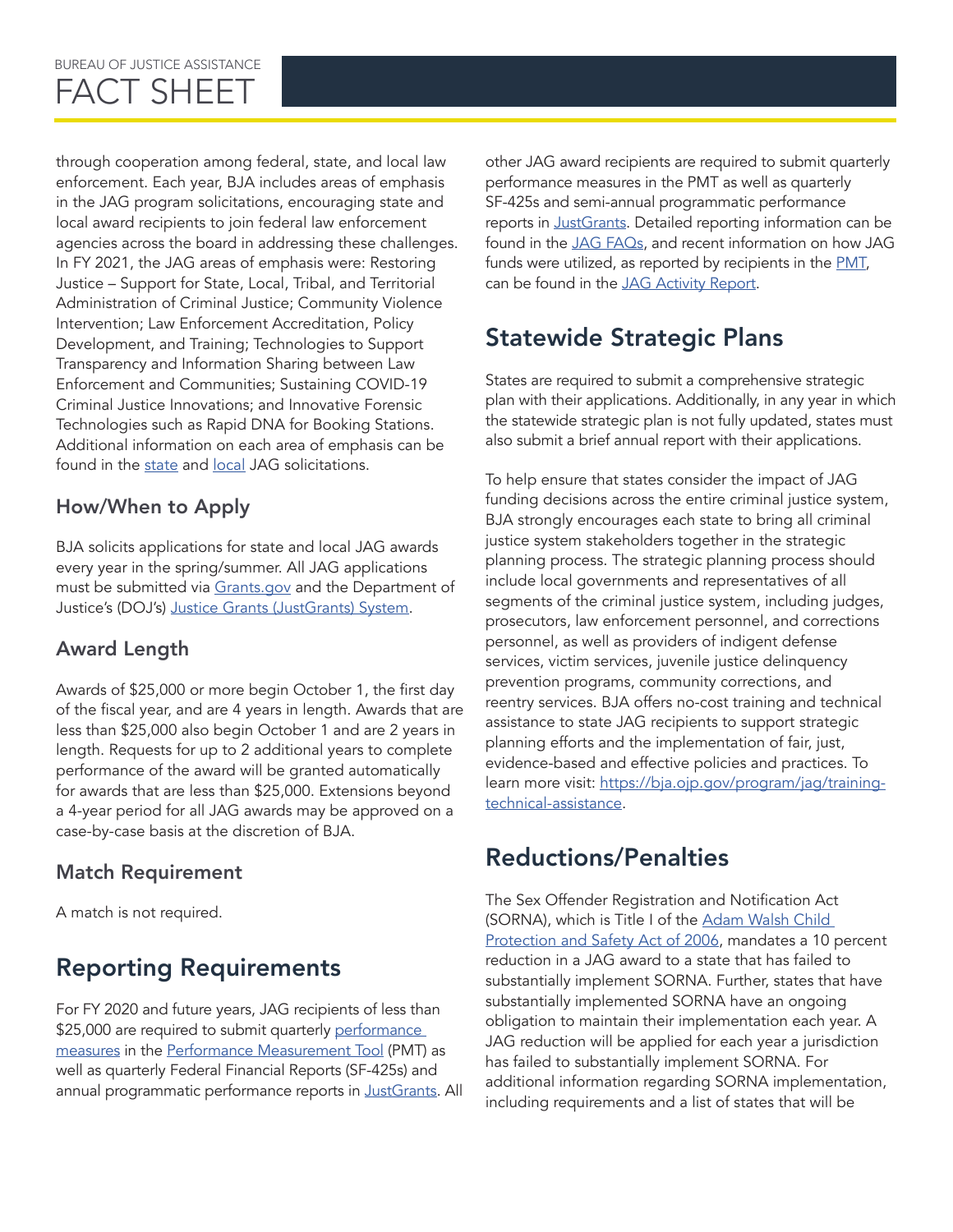affected in the current fiscal year by the 10 percent reduction to the JAG award, send inquiries to [AskSMART@](mailto:AskSMART%40usdoj.gov.?subject=) [usdoj.gov](mailto:AskSMART%40usdoj.gov.?subject=). Additional SORNA guidance can be found within the [SORNA FAQs](https://smart.ojp.gov/faqs).

The Prison Rape Elimination Act (PREA) National Standards are set out at [28 C.F.R. Part 115](https://www.ecfr.gov/cgi-bin/text-idx?node=pt28.2.115&rgn=div5) and apply to confinement facilities including adult prisons and jails, juvenile facilities, and police lockups. Under PREA, if a state's chief executive (e.g., Governor) does not certify full compliance with the PREA National Standards, the state is subject to the loss of 5 percent of certain DOJ grant funds, including JAG award funds, unless the chief executive submits an assurance to DOJ that no less than 5 percent of such funds will be used solely for the purpose of enabling the state to achieve and certify full compliance with the PREA National Standards in future years. See [34 U.S.C. §](https://uscode.house.gov/view.xhtml?path=/prelim@title34/subtitle3/chapter303&edition=prelim)  [30307\(e\)\(2\)](https://uscode.house.gov/view.xhtml?path=/prelim@title34/subtitle3/chapter303&edition=prelim). For additional information concerning PREA implementation, send inquiries to the PREA Management Office at [PREACompliance@usdoj.gov](mailto:PREACompliance%40usdoj.gov?subject=) and/or review the [PREA FAQs](https://bja.ojp.gov/sites/g/files/xyckuh186/files/media/document/JAG-PREA-FAQ_0.pdf).

#### National Incident-Based Reporting System Compliance

In FY 2016, the FBI formally announced its intention to sunset the [UCR Program](https://www.fbi.gov/services/cjis/ucr)'s traditional Summary Reporting System (SRS) and replace it with the UCR Program's National Incident-Based Reporting System [\(NIBRS\)](https://www.fbi.gov/services/cjis/ucr/nibrs). As of January 1, 2021, the FBI's NIBRS is the law enforcement crime data reporting standard for the Nation, and SRS data are no longer accepted by the UCR Program. By statute, JAG Program awards are calculated using summary Part 1 violent crime data from the FBI's UCR Program. See [34](https://uscode.house.gov/view.xhtml?path=/prelim@title34/subtitle1/chapter101/subchapter5/partA&edition=prelim)  [U.S.C. § 10156.](https://uscode.house.gov/view.xhtml?path=/prelim@title34/subtitle1/chapter101/subchapter5/partA&edition=prelim) Eventually, JAG Program awards will be calculated using NIBRS data, and NIBRS compliance will impact JAG Program eligibility.

## Death in Custody Reporting Act **Compliance**

In FY 2019, BJA began requiring reporting from states pursuant to the Death in Custody Reporting Act (DCRA; Public Law 113-242). DCRA requires states to report to the Attorney General information regarding the death of any person who is detained, under arrest, in the process of being arrested, en route to be incarcerated, or is incarcerated at a municipal or county jail, state prison, state-run boot camp prison, boot camp prison that is contracted out by the state, any state or local contract facility, or other local or state correctional facility (including any juvenile facility). All DCRA data are reported in the **[PMT](https://bjapmt.ojp.gov/).** Additional information on DCRA reporting can be found in the [DCRA PMT FAQs](https://bja.ojp.gov/performance-measures/DCRA-Reporting-Guidance-FAQs.pdf).

## About Officer Byrne

Edward R. Byrne was destined for a life in law enforcement, having a father who was an officer with the New York City Police Department. Born on February 21, 1966, Eddie – as he was known by family and friends – was an outgoing and friendly person who had a strong calling to public service and wanted to make his city, New York City, a safer place. In 1986, Eddie became a New



York City Transit Police Officer, to help ensure the safety of New York City's subway commuters. In 1987, Officer Byrne joined the New York City Police Department's finest, assigned to the 103rd Precinct. Well-liked by his brothers and sisters in blue, Eddie was passionate about his job and loved the opportunities it offered him to interact with the people he had sworn to protect.

In the early morning hours of February 26, 1988, Officer Byrne was on detail protecting a witness who had agreed to testify in court against local drug dealers. Officer Byrne was in his patrol car outside the witness's home around 3:30 a.m. when two armed gunmen crept up to his car from both sides. One of the men knocked on the passenger-side window to distract Officer Byrne just as a second perpetrator ran up to the driver's side window and, without uttering a sound, opened fire. Officer Byrne was shot five times in the head. Both gunmen, along with two other perpetrators who served as lookouts, fled the scene. Officer Byrne was rushed to Mary Immaculate Hospital where he died of his wounds. He was only 22 years old.